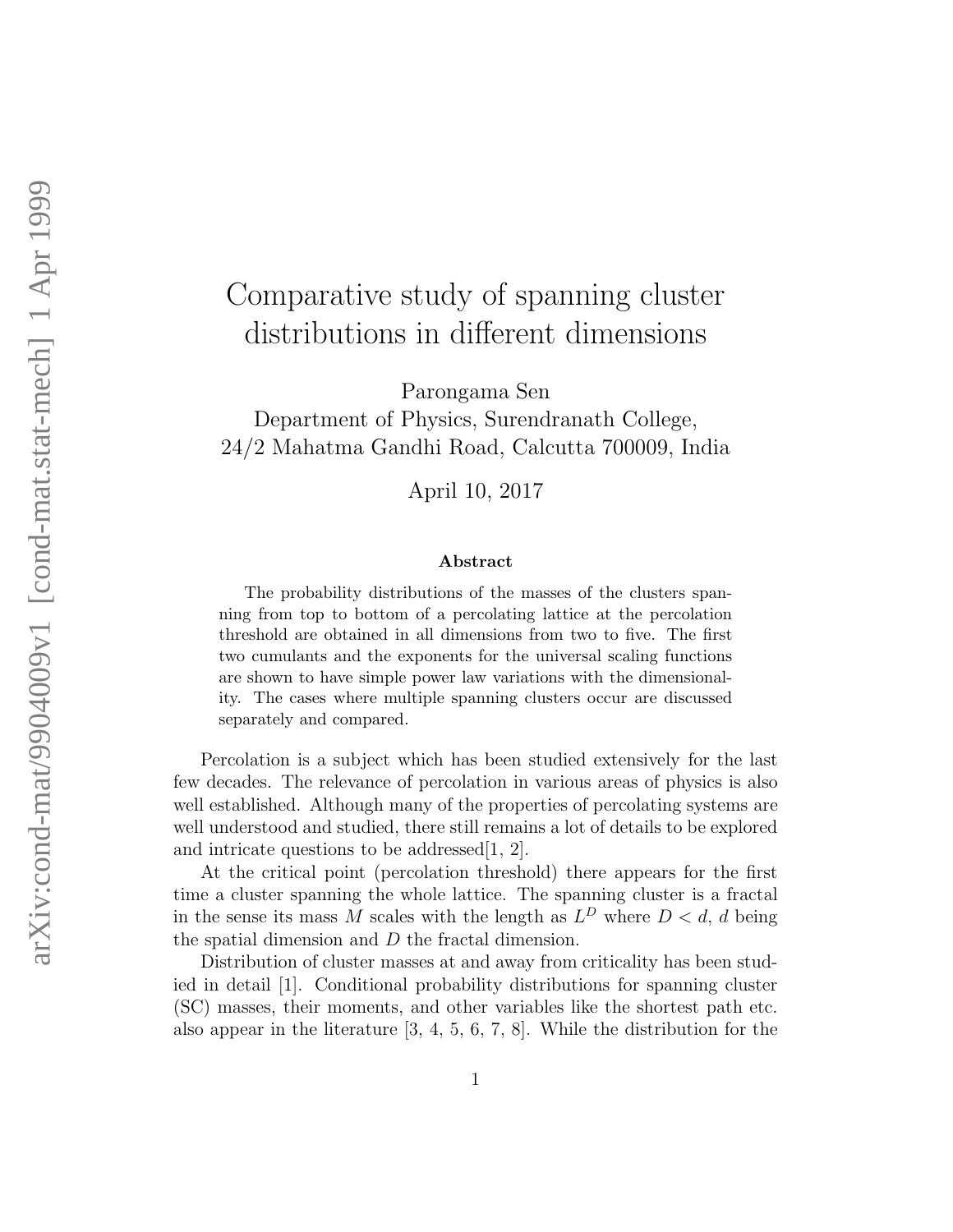cluster masses show a power law behaviour at criticality [1], the probabilities of spanning clusters masses have an entirely different variation [4, 7].

In this article we report a study of the probability distribution functions of the masses of the spanning clusters which span the lattice from top to bottom and a comparative analysis for different dimensions. Here the condition that the cluster spans along one particular direction of the lattice is necessary and sufficient and hence the condition of the spanning along all directions is relaxed.

We examine the distribution functions separately for the two cases (a) when there exists only one SC (b) when there are more than one coexisting spanning clusters. Although case (a) occurs predominantly, case (b) has recently been established [9] to have a finite non-zero probability of occurrence even in two dimensions. Little is known about the distribution functions of masses in case (b) and we attempt to extract as much information for this as possible.

We have simulated  $L^d$  hypercubic lattices in d dimensions with helical boundary conditions where each site is occupied with a probability p. The clusters are identified using the Hoshen Kopelman algorithm. The largest lattices considered have sizes  $L = 800$  in  $d = 2$ ,  $L = 60$  in  $d = 3$ ,  $L = 30$  in  $d = 4$  and  $L = 15$  in  $d = 5$ . A maximum of  $10^6$  initial configurations (for the smallest lattices) were generated at the percolation threshold  $p_c$  where the values of  $p_c$  given in ref [1] have been used.

As it is known that M scales as  $L^D$ , where D is the fractal dimension of the spanning cluster, we have directly measured the probability distribution of  $M/L<sup>D</sup>$ , i.e., the bin sizes are chosen to be proportional to  $1/L<sup>D</sup>$ . We normalise the probabilities so that the total probability is unity. We find that the normalised probabilities plotted against  $m = M/L^D$  all collapse on a single curve for different system sizes. This happens in all dimensions from two to five. As an example, the collapses in two and three dimensions are shown in Fig. 1. Finite sizes effects are stronger in higher dimensions.

The probability distribution is of the form:

$$
P(M/L^D) \propto f(M/L^D) \tag{1}
$$

where

$$
f(x) = Ax^{\alpha} \exp(-\gamma x^{\beta})
$$
 (2)

Fitting the universal scaling function in the above form is best in two dimensions. However, for the tail of the distribution, the above form gives a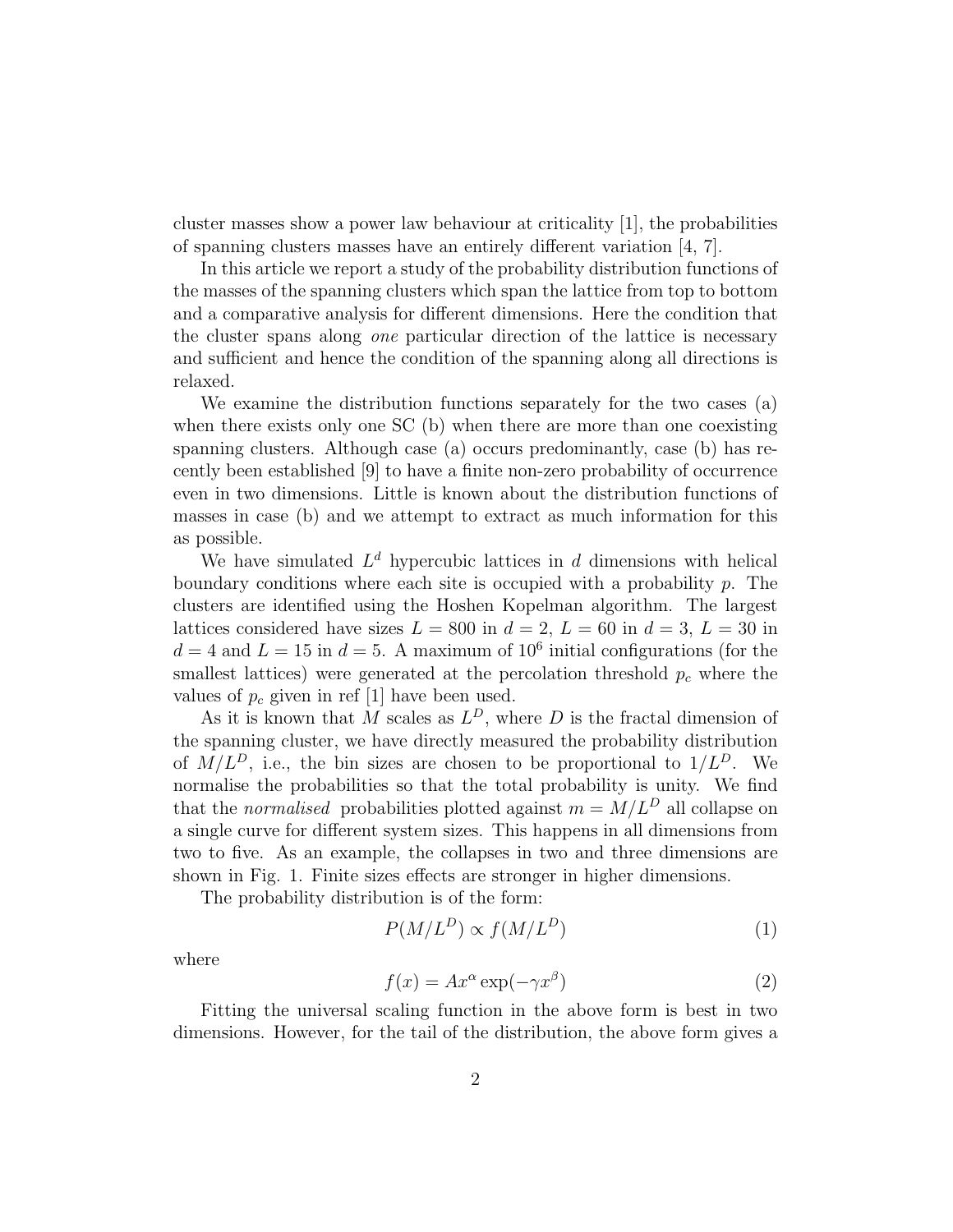very good fit even in higher dimensions. It maybe added here that the tail of the distribution becomes important in many problems, e.g., in problems related to stock market fluctuations [10].

The form of the probability distribution obtained here is very close to that studied in [4]. We do not get any prefactor for the scaling functions here as the bin sizes are proportional to  $1/L<sup>D</sup>$ . (This factor, as  $1/M$  appears when the normalised probabilities are also divided by the bin sizes as in [4].) However, the exponents obtained in the present study are totally different. For example, in two dimensions,  $\beta = 6.7 \pm 0.1$  and  $\gamma \sim 10$  while in [4] the corresponding values are  $\sim 19$  and  $\sim 10^{-8}$  respectively. The possible reasons for this discrepancy are discussed later.

Quantitative comparison of the distributions for different dimensions is done by calculating the first and second cumulants of the distributions and studying their behaviour with the dimensionality. In each dimension, we extrapolate these results for  $1/L \rightarrow 0$  as there are some finite size effects. In general we fit the cumulants as linear functions of  $1/L$  to extrapolate. The extrapolated values vary as simple power laws as given below (see Fig. 2)

$$
\langle m \rangle \sim d^{-a} \tag{3}
$$

$$
\sigma^2 = \langle m^2 \rangle - \langle m \rangle^2 \sim d^{-2b} \tag{4}
$$

with  $a = 1.65 \pm 0.1$  and  $b = -0.25 \pm 0.01$ .

We find the scaling form of the distribution by fitting with appropriate values of  $A, \alpha, \gamma$  and  $\beta$ . Again  $\alpha, A$  and  $\beta$  show simple power law variations with dimensionality: the powers are close to -2 for  $\alpha$  and  $\beta$  (see Fig. 2),  $\gamma$ apparently has no dependence on the dimensionality.

The case when there exists more than one spanning clusters has also been explored. We rank the spanning clusters by their sizes and obtain separately the distributions for the rth largest cluster when the total number of spanning clusters is n. For two dimensions, when there exists two  $SC$ 's, the distribution function for the larger SC is clearly different from that of the unique SC (see Fig. 3). In particular, the distribution is more symmetric in comparison to that of the unique SC and more sharply peaked. One concludes that there is a different universal function for the SC's when  $n > 1$ . However, an attempt to find the exact form of this distribution is difficult because of the fluctuations in the data. This fluctuation is unavoidable as the probability of cases with  $n > 1$  is very small.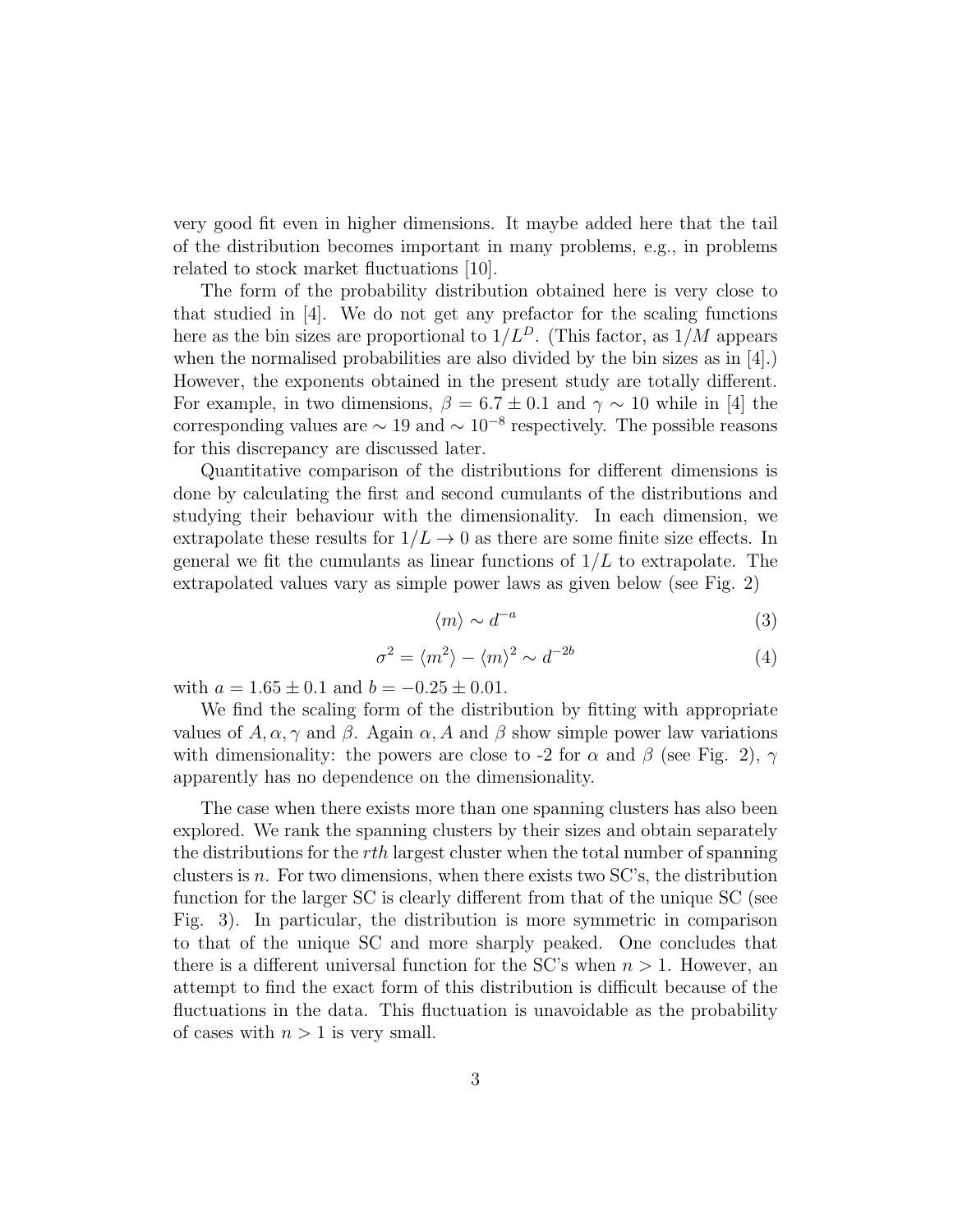However, certain features of the distribution of the masses are available from the present study. The mean value of  $M/L^D$  varies appreciably, for example, in the  $n = 2$  case in two dimensions: for the largest SC  $\langle m \rangle_{n=2, r=1} \sim$ 0.42 compared to  $\langle m \rangle_{n=1,r=1} \sim 0.58$ , where  $m_{n,r}$  is the mass of the rth largest SC when the number of SC is  $n$ . Whereas, in higher dimensions, the largest spanning clusters in the multiple SC cases become comparable in size whatever be the number of SC's. Such a result indicates that in the higher dimensions, the largest SC is unaffected by the presence of others - consistent with the fact that it is easier to conceive independent coexisting spanning clusters along one direction in large dimensions.

However, the width becomes smaller and  $\sigma$  shows a power law behaviour with *n*:

$$
\sigma = (\langle m^2 \rangle - \langle m \rangle^2)_{n,r=1} \sim n^{-2c} \tag{5}
$$

with  $c \sim 0.3 \pm 0.02$ . This is shown for the case for five dimensions where one can obtain an appreciable number of SC's numerically (Fig. 4).

We also get conclusive results for the ratios of the SC masses when e.g.,  $n = 2$ . This ratio is around 1.4 in case of  $d = 2$  (also obtained in [11]) and 2.2 for  $d = 5$ . This indicates that the larger SC becomes dominant in higher dimensions.

In summary, we have obtained several quantitaties related to the distribution of the spanning cluster masses systematically varying with the dimensionality. A universal scaling function is obtained in each dimension, having similar form with dimension dependent exponents. These dependences appear as simple power law variations of the dimensionality. The dependence of the exponents on the dimensionality is not surprising; in fact, the variation of the cumulants with the dimension is related to the dimension-dependent exponents. One can, in principle, also fit these exponents as polynomial functions of  $(6 - d)$  (as 6 is the upper critical dimension in percolation). We keep the question of exact variation of the exponents as function of dimension open as it is difficult to obtain a concrete form from the numerical simulations only.

As mentioned before, these exponents do not match with some earlier results [4, 7]. However, it must be noted that in these studies, the conditional probabilities were obtained with different boundary conditions in the sense that the clusters were required to span in all directions. There are differences in the values of  $\langle m \rangle$  and  $\sigma$  as well,  $\langle m \rangle$  being smaller when the SC spans along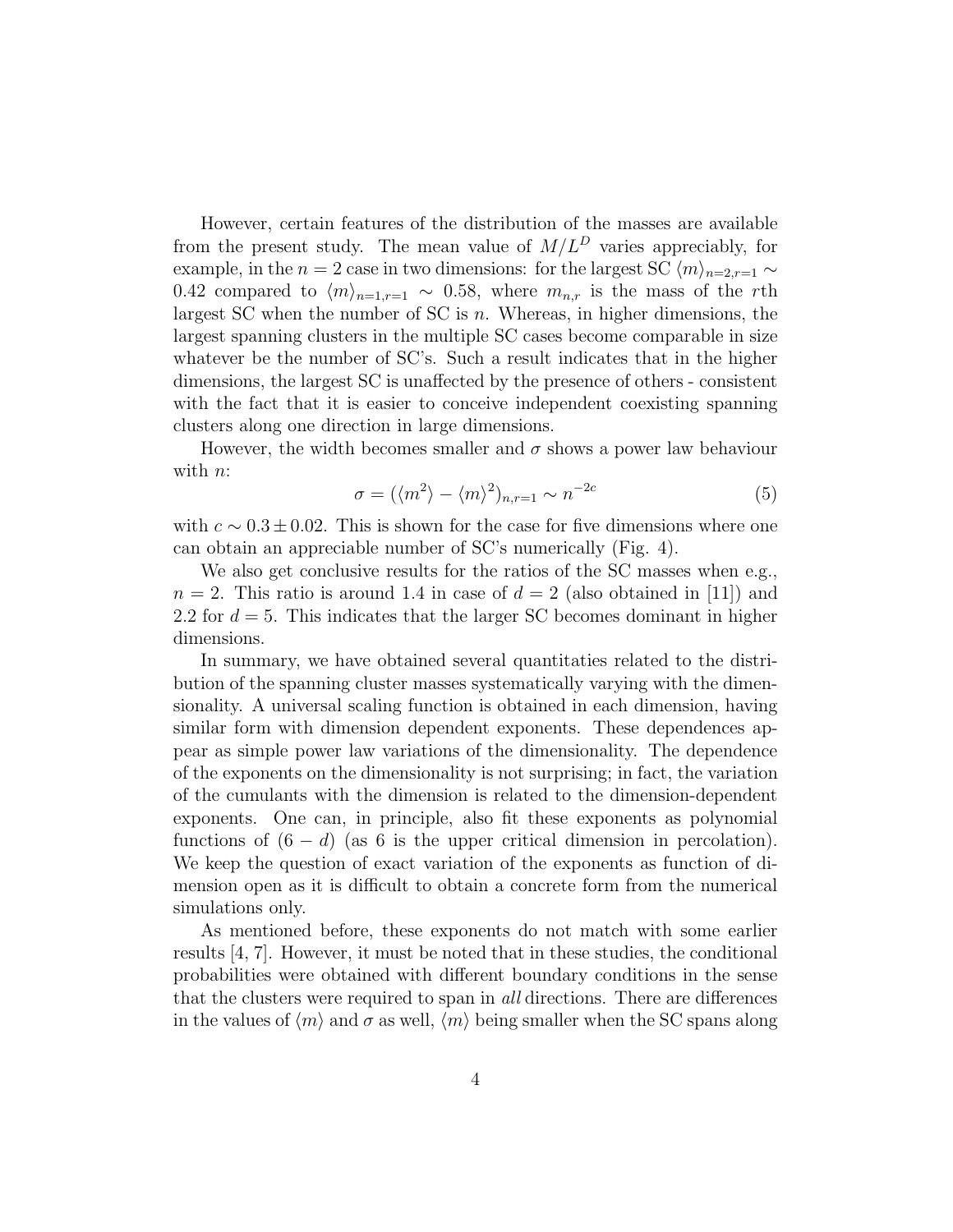one direction only. Hence the universal function seems to be highly dependent on the boundary conditions and in that sense only weakly universal. We also do not attempt to fit the scaling function by an alternative form as that admits yet another parameter and the fitting becomes difficult to handle. Another less important point is that in [4], the distributions are obtained for any number of SC present. Although the distributions in the one SC case and two SC case are quite different, it should however not matter as the latter has a very small probability of occurrence.

We have also shown qualitatively that the distributions for the SC's in multiple SC case are different from that of the one SC case. The second cumulant of the largest SC, in particular, apparently varies as a power law with n. The mean  $\langle m \rangle$  for the largest SC varies appreciably in low dimensions but becomes a constant in higher dimensions.

The author is grateful to B. K. Chakrabarti for discussions and D. Stauffer for critical comments on the manuscript. She also thanks A. Aharony for bringing ref [4] to notice.

## References

- [1] D. Stauffer and A. Aharony, Introduction to Percolation Theory (Taylor and Francis, London, 1994).
- [2] D. Stauffer, Physica A 242, 1 (1997).
- [3] S. Havlin, B. L. Trus, G. H. Weiss and D. Ben-Avraham, J. Phys A 18 L247 (1985).
- [4] A. U. Neumann and S. Havlin, J. Stat. Phys. 52 203 (1988)
- [5] H. Saleur and B. Derrida, J. Physique 46 1043 (1985).
- [6] P. Sen and P. Ray, J. Stat. Phys. 59 1573 (1990).
- [7] J.-P. Hovi and A. Aharony, Phys. Rev 56 172 (1997).
- [8] N. Jan, D. Stauffer and A. Aharony, J. Stat Phys. 92 325 (1998)
- [9] L. de Arcangelis, J. Phys. A 20, 3057 (1987); M. Aizenman, The IMA Volumes in Mathematics and its Applications (Springer-Verlag, 1996);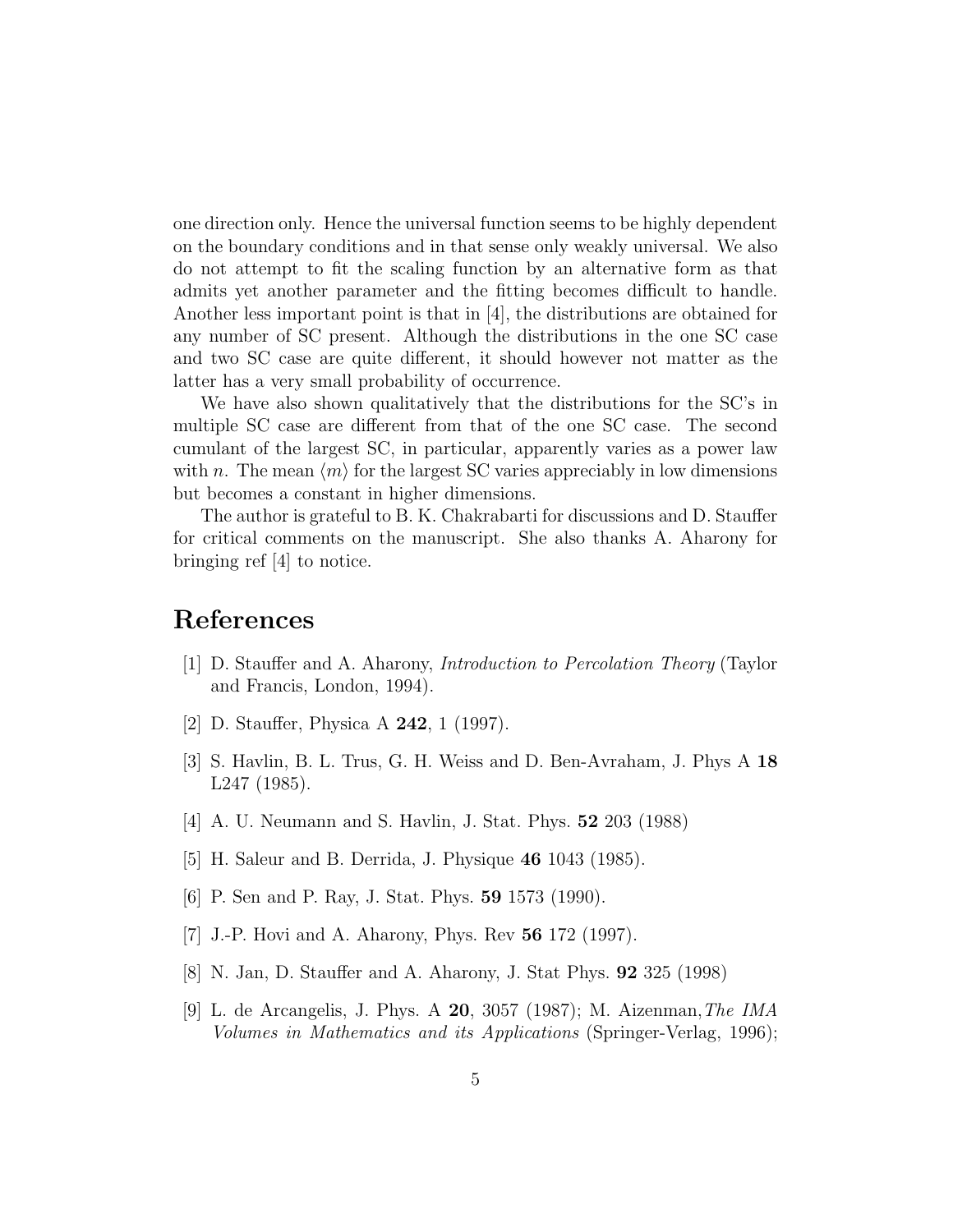Nucl. Phys.B485 551 (1997); C.-K. Hu and C.-Y. Lin, Phys. Rev. Lett. 77, 8 (1996); P. Sen, Int. J. Mod. Phys. C 7, 603 (1996); L. Shchur and S. S. Kosyakov, Int J. Mod. Phys. C 8 443 (1997); P. Sen, Int. J. Mod. Phys. C 8 229 (1997); J. Cardy J. Phys. A 31 L105 (1998)

- [10] R.N. Mantegna und H. E. Stanley, Econophysics: An introduction, Cambridge University Press, Cambridge 1999, in press; J.P. Bouchaud et al., Physics World 12, 25 (January 1999).
- [11] P. Sen and A. Aharony, Int. J. Mod. Phys. C, 8 1169 (1997).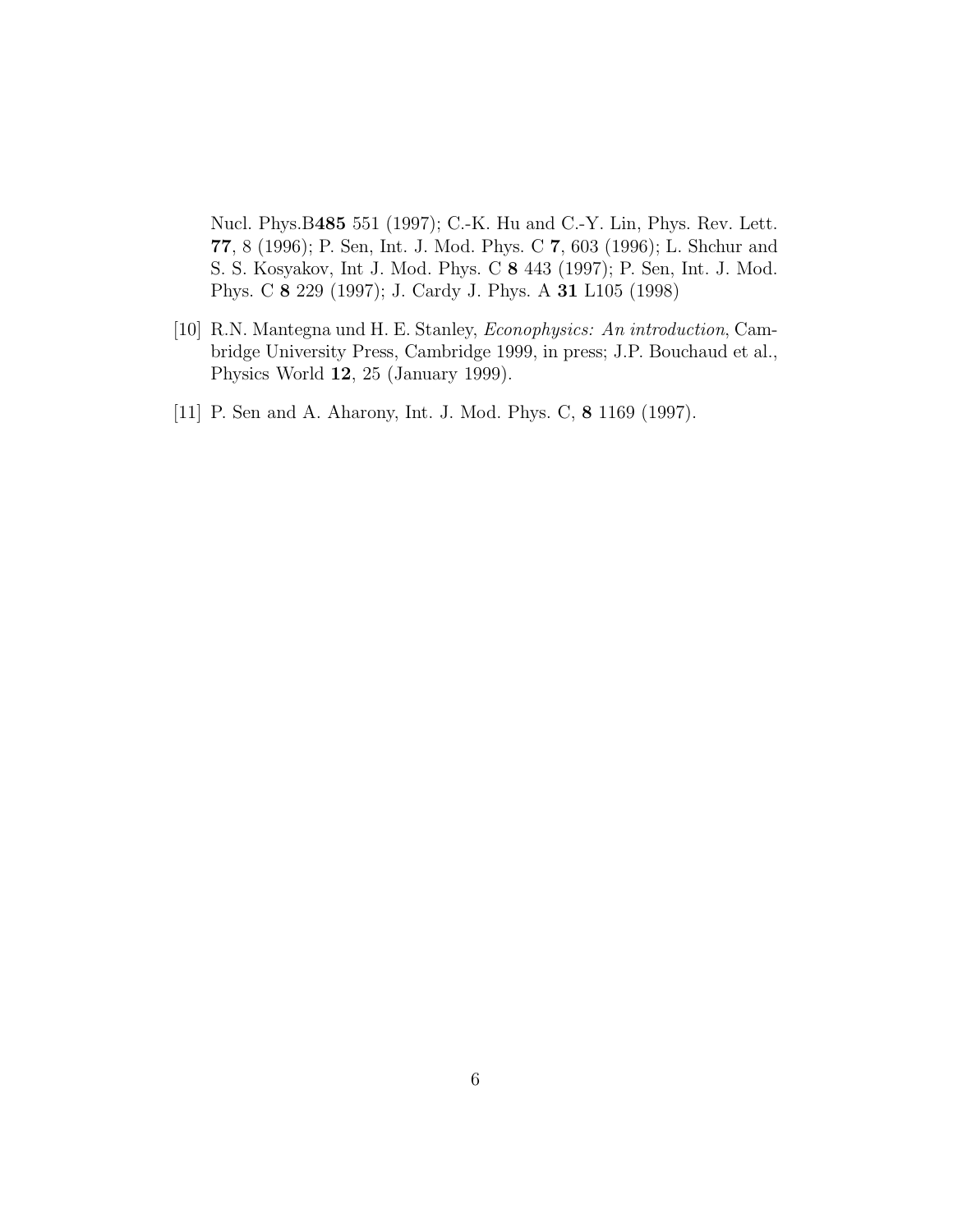

Figure 1: The probability distribution for SC masses for different lattice sizes are shown for  $d = 3$  (left) and  $d = 2$  (right). The dashed curves are possible fittings for the universal functions.



Figure 2: Variations of different quantities with dimension. Power law fittings for the first two cumulants are shown. The dashed line has a slope equal to -2.